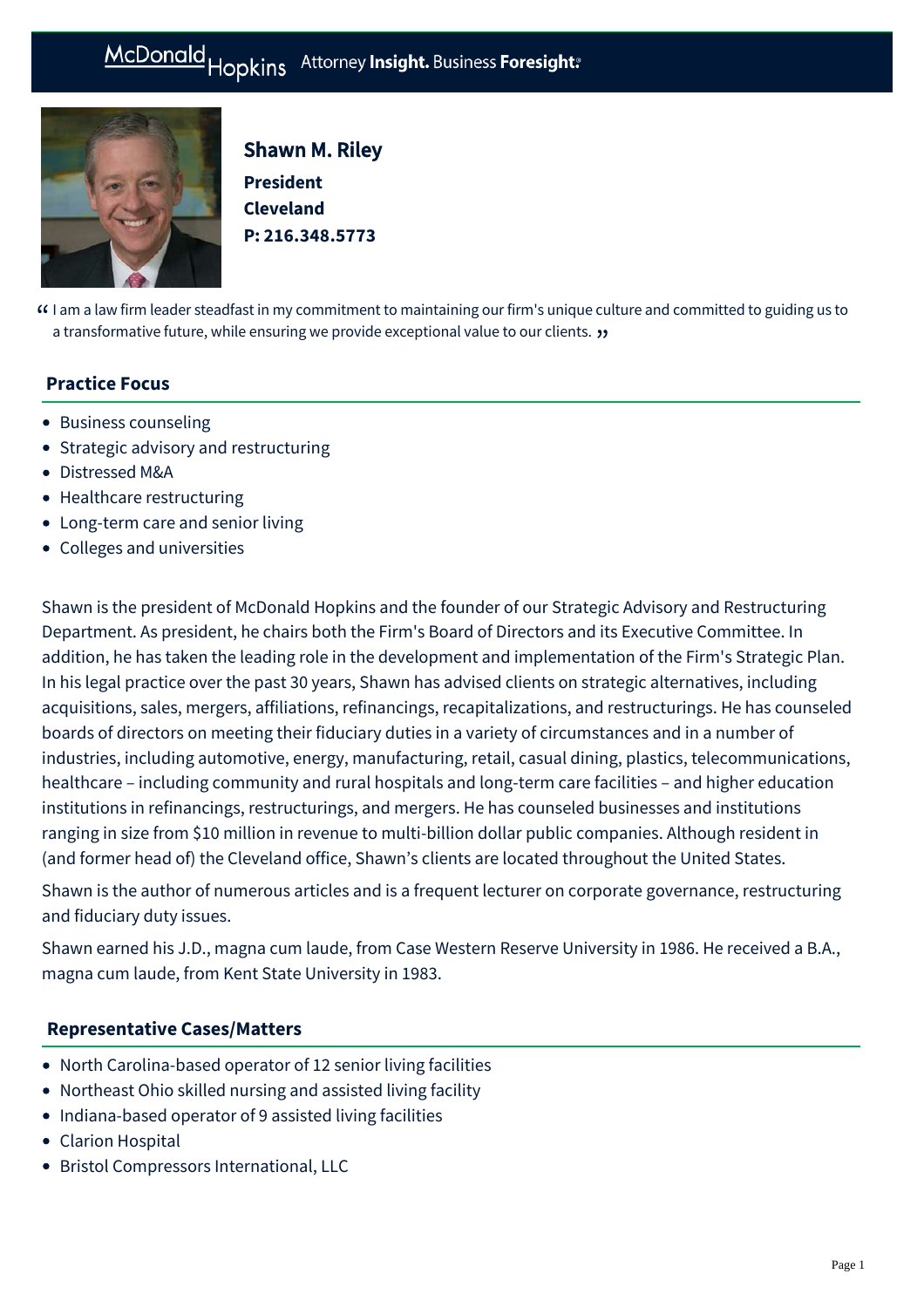# **Shawn Riley**

- Dallas, Texas, provider of ecommerce fulfillment and distribution services
- Trios Health
- Northeast Ohio furniture retailer
- Canton, Ohio, street lamp manufacturer
- Cleveland, Ohio, hedge fund in bank holding company restructuring
- Multiple higher education institutions
- Indiana Limestone Company (Victor Oolitic Company)
- Ohio-based not-for-profit (restructuring of bank debt)
- South Franklin Circle (N.E. Ohio CCRC)
- Ohio-based \$200 million revenue manufacturer of consumer products
- Michigan-based \$400 million revenue tier 1 auto supplier
- West Virginia-based hospital system
- Cheboygan Memorial Hospital
- Arizona-based critical access hospital
- Twin City Hospital
- Bucyrus Community Hospital
- Forum Health Services
- BPI Energy Holdings, Inc.
- Columbus-based building products supplier
- Canton, Ohio-based home builder
- Hawaii Medical Center
- RMA Management Services, Inc.
- Cleveland-based automotive parts maker
- CCI (TGI Fridays franchisee)
- West Virginia-based water and juice bottling company
- Indiana-based automotive parts manufacturer
- Republic Technologies International, LLC
- DeVlieg-Bullard, Inc.
- Tiro Industries, LLC
- Copperweld Steel Company
- Midland Steel Products Company
- LTV Steel Railroad Subsidiaries
- Bush Leasing, Inc.
- National Bank Credit Card Unit (Special counsel in airline bankruptcy)
- National Truck Leasing Company (Restructuring counsel)

## **Admissions - Court**

- U.S. District Court for the Northern and Southern Districts of Ohio
- U.S. District Court for the Northern District of Illinois
- U.S. District Court for the Western District of Michigan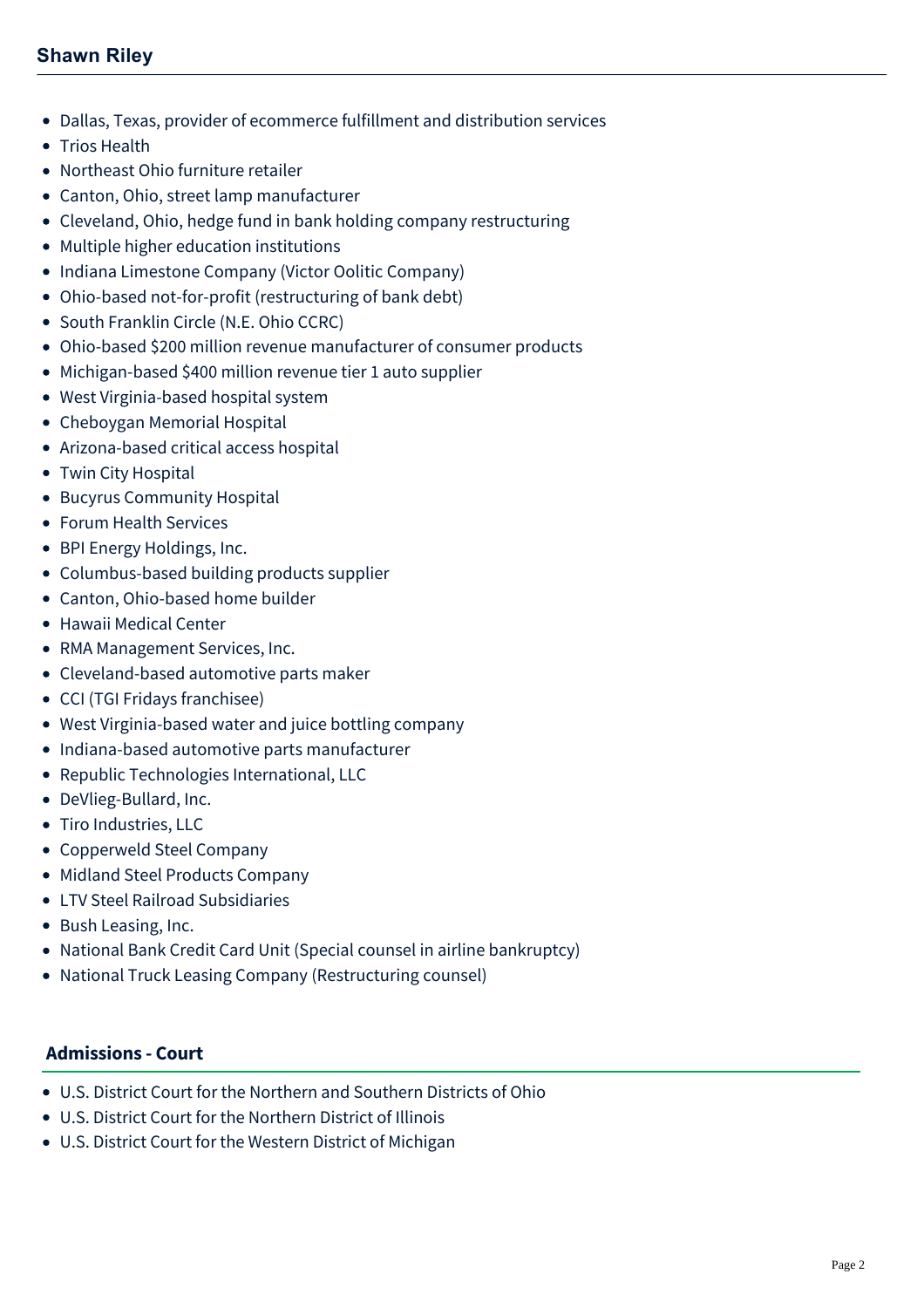## **Admissions - State**

Ohio

### **Education**

- Case Western Reserve University School of Law
- Kent State University

#### **Honors and Awards**

- Cleveland Magazine Cleveland 500 (2021)
- Crain's Power 150 (2020)
- American College of Bankruptcy
- Society of Benchers at Case Western Reserve University School of Law
- Named one of the Best Lawyers in America (2006-2022)
- Designated "Lawyer of the Year" in Cleveland for Bankruptcy and Creditor Debtor Rights / Insolvency and Reorganization Law by Best Lawyers in America (2014, 2017, 2021)
- Selected for inclusion in *Ohio Super Lawyers* (2004-2021)
- Chambers USA, "Leader Lawyers in Ohio," (2004-2006, 2009, 2010, 2012-2021)
- Turnarounds and Workouts, "Outstanding Young Business Lawyer"

#### **Professional Membership**

- Cleveland Metropolitan Bar Association, Bankruptcy and Commercial Law Section
- Ohio State Bar Association
- Turnaround Management Association (Former Member, Board of Trustees, Ohio Chapter)
- American Bankruptcy Institute

#### **Public Service and Volunteerism**

- Kent State University, Board of Trustees, Chair
- Cleveland Institute of Music, Board of Trustees
- Ohio Business Roundtable, Member
- Destination Cleveland, Board of Directors
- Leadership Council on Legal Diversity, Member
- Marymount Health Care Systems, Board of Trustees
- Gates Mills, Ohio, Village Mayor (2011 to 2015); Village Council (2002 to 2011)
- American Red Cross, Greater Cleveland Chapter, Director; President of the Board of Directors, 2016-2018
- Leadership Cleveland, Class of 2012
- Great Lakes Theater Festival, Board of Trustees, Former Member
- Cuyahoga County Charter Review Commission
- Legal Aid Society of Cleveland, Capital Campaign Cabinet Member
- St. Francis of Assisi (Gates Mills), Finance Committee, 2005-2010
- Apollo's Fire, Former Board Member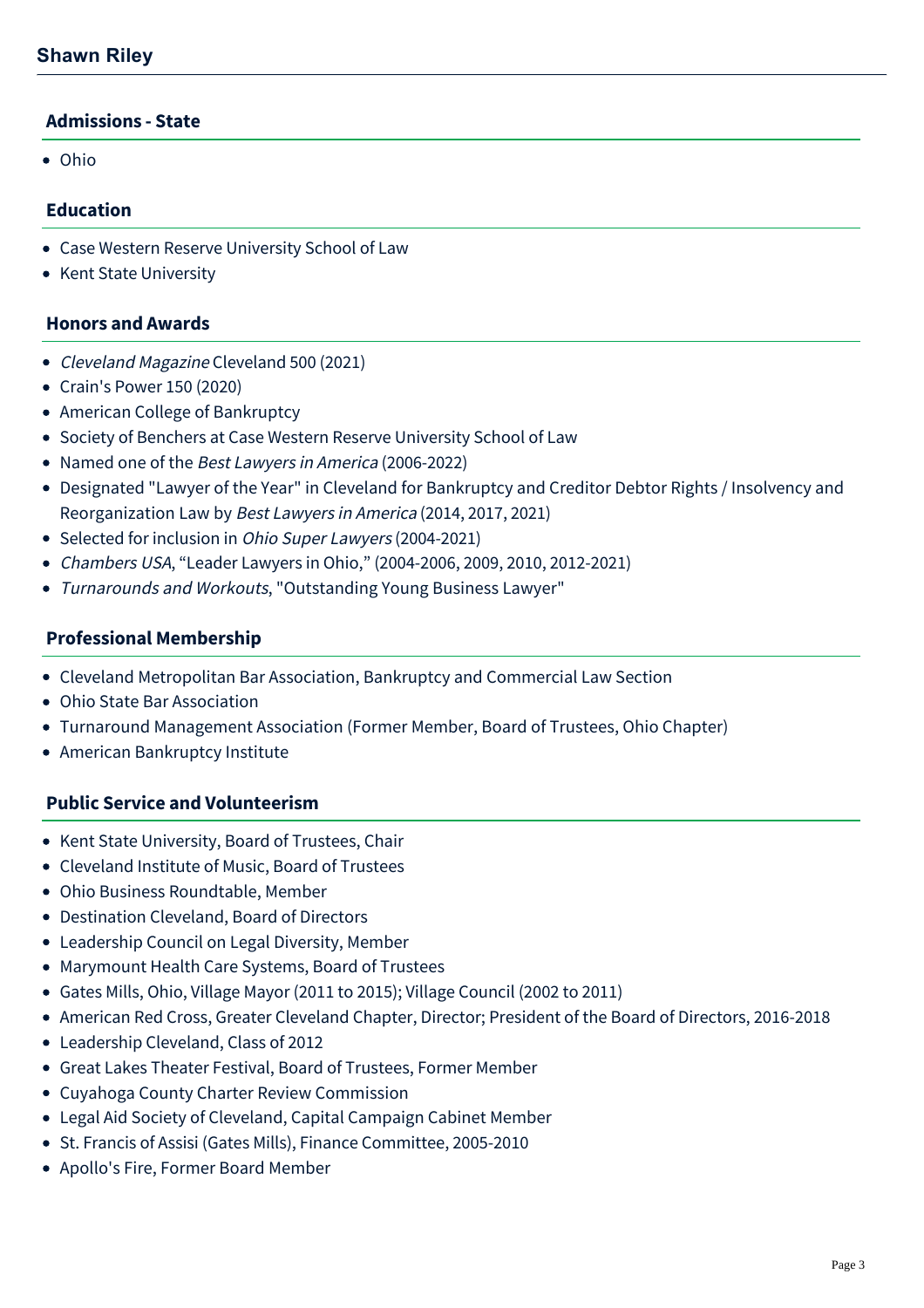Lyric Opera Cleveland, Former Board President and Trustee

### **Alerts**

- [Vaccine mandates: The final blow for nursing homes?](https://mcdonaldhopkins.com/Insights/August-2021/Vaccine-mandates-The-final-blow-for-nursing-homes)
- [Relief ahead for multi-employer pension plans in the Butch Lewis Emergency Pension Plan Relief Act](https://mcdonaldhopkins.com/Insights/March-2021/Relief-ahead-for-multi-employer-pension-plans-in-t)
- [Crain's Cleveland Op-Ed: There are legal and labor challenges to reopening the economy](https://mcdonaldhopkins.com/Insights/May-2020/Crain-s-Cleveland-Op-Ed-There-are-legal-and-labor)
- [Restructuring Professionals Is it time to rewrite your retention agreements?](https://mcdonaldhopkins.com/Insights/July-2016/Restructuring-Professionals-Is-it-time-to-rewrite)

## **Blog Posts**

[Negative Interest Rates: Consequences and Concerns](https://mcdonaldhopkins.com/Insights/March-2015/Negative-Interest-Rates-Consequences-and-Concerns)

#### **News**

- [McDonald Hopkins recognized in Chambers USA 2022 rankings](https://mcdonaldhopkins.com/Insights/June-2022/McDonald-Hopkins-recognized-in-Chambers-USA-2022)
- [McDonald Hopkins Announces New Co-Presidents to Lead Firm Into the Future](https://mcdonaldhopkins.com/Insights/March-2022/McDonald-Hopkins-elects-Giszczak-and-Stief-as-pres)
- [50 McDonald Hopkins attorneys recognized in The Best Lawyers](https://mcdonaldhopkins.com/Insights/August-2021/50-McDonald-Hopkins-attorneys-recognized-in-The-Be)
- [McDonald Hopkins recognized in Chambers USA 2021 Rankings](https://mcdonaldhopkins.com/Insights/May-2021/McDonald-Hopkins-recognized-in-Chambers-USA-2021-R)
- [15 McDonald Hopkins attorneys selected to 2021 Ohio Super Lawyers and Rising Stars list](https://mcdonaldhopkins.com/Insights/December-2020/15-McDonald-Hopkins-attorneys-selected-to-2021-Ohi)
- [Lawyer of the Year honorees Riley and Welin among 42 McDonald Hopkins attorneys recognized as 2021](https://mcdonaldhopkins.com/Insights/August-2020/Lawyer-of-the-Year-honorees-Riley-and-Welin-among) Best Lawyers
- [McDonald Hopkins recognized in Chambers USA 2020 Rankings](https://mcdonaldhopkins.com/Insights/April-2020/McDonald-Hopkins-recognized-in-Chambers-USA-2020-R)
- [Major disaster declaration critical to Ohio governments](https://mcdonaldhopkins.com/Insights/March-2020/Major-disaster-declaration-critical-to-Ohio-govern)
- [Shawn Riley begins second term as president of McDonald Hopkins LLC](https://mcdonaldhopkins.com/Insights/October-2019/Shawn-Riley-begins-second-term-as-president-of-McD)
- ["McDonald Hopkins' customized, innovative legal services help clients reach their goals"](https://mcdonaldhopkins.com/Insights/September-2019/McDonald-Hopkins-customized-innovative-legal-servi)
- 41 attorneys from McDonald Hopkins recognized as 2020 Best Lawyers<sup>®</sup>
- ["The Fed Cut Brings No Clarity, Just Uncertainty"](https://mcdonaldhopkins.com/Insights/August-2019/The-Fed-Cut-Brings-No-Clarity-Just-Uncertainty)
- [What does the Federal Reserve's decision to cut its benchmark rate mean for you?](https://mcdonaldhopkins.com/Insights/July-2019/What-the-Fed-decision-to-cut-benchmark-rate-means)
- [McDonald Hopkins "Legal Legacy" in May 2019 edition of Cleveland Metropolitan Bar Journal](https://mcdonaldhopkins.com/Insights/May-2019/McDonald-Hopkins-Legal-Legacy-in-the-Cleveland-Met)
- [McDonald Hopkins recognized in Chambers USA 2019 rankings](https://mcdonaldhopkins.com/Insights/April-2019/McDonald-Hopkins-recognized-in-Chambers-USA-2019-r)
- [Seventeen attorneys at McDonald Hopkins named 2019 Ohio Super Lawyers and Rising Stars](https://mcdonaldhopkins.com/Insights/December-2018/Seventeen-attorneys-at-McDonald-Hopkins-named-2019)
- [McDonald Hopkins Recognized by Chambers USA 2018](https://mcdonaldhopkins.com/Insights/May-2018/McDonald-Hopkins-Recognized-by-Chambers-USA-2018)
- [22 attorneys at McDonald Hopkins named 2018 Ohio Super Lawyers and Rising Stars](https://mcdonaldhopkins.com/Insights/December-2017/22-attorneys-at-McDonald-Hopkins-named-2018-Ohio-S)
- [35 attorneys at McDonald Hopkins selected for inclusion in Best Lawyers® 2018](https://mcdonaldhopkins.com/Insights/August-2017/35-attorneys-at-McDonald-Hopkins-selected-for-incl)
- [The attorneys of Cohen | Ruiz join the Miami office of McDonald Hopkins](https://mcdonaldhopkins.com/Insights/June-2017/The-attorneys-of-Cohen-Ruiz-join-the-Miami-office)
- [McDonald Hopkins Recognized by Chambers USA 2017](https://mcdonaldhopkins.com/Insights/May-2017/McDonald-Hopkins-Recognized-by-Chambers-USA-2017)
- [Shawn Riley elected fellow of American College of Bankruptcy](https://mcdonaldhopkins.com/Insights/March-2017/Shawn-Riley-elected-fellow-of-American-College-of)
- [Shawn M. Riley becomes president of McDonald Hopkins](https://mcdonaldhopkins.com/Insights/October-2016/Shawn-M-Riley-becomes-president-of-McDonald-Hopkin)
- ["McDonald Hopkins looks to drive change"](https://mcdonaldhopkins.com/Insights/October-2016/McDonald-Hopkins-looks-to-drive-change)
- [39 attorneys at McDonald Hopkins selected for inclusion in Best Lawyers 2017](https://mcdonaldhopkins.com/Insights/August-2016/39-attorneys-at-McDonald-Hopkins-selected-for-incl)
- [Shawn Riley appointed to Kent State Board of Trustees](https://mcdonaldhopkins.com/Insights/May-2016/Shawn-Riley-appointed-to-Kent-State-Board-of-Trust)
- [McDonald Hopkins announces Shawn M. Riley as president-elect](https://mcdonaldhopkins.com/Insights/March-2016/McDonald-Hopkins-announces-Shawn-M-Riley-as-presid)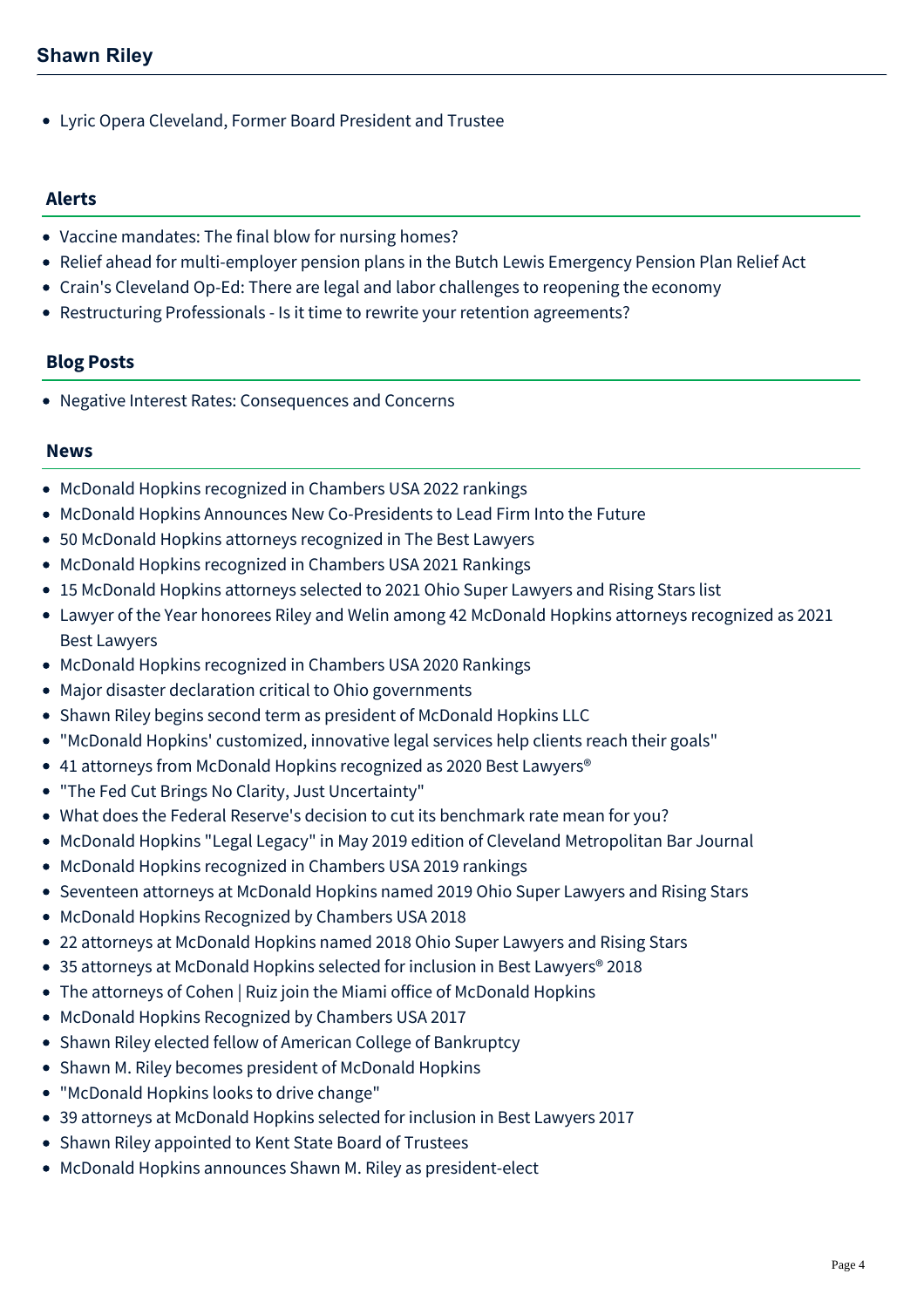- [24 attorneys at McDonald Hopkins named Ohio Super Lawyers and Rising Stars](https://mcdonaldhopkins.com/Insights/December-2015/24-attorneys-at-McDonald-Hopkins-named-Ohio-Super)
- [41 attorneys at McDonald Hopkins selected for inclusion in Best Lawyers® 2016](https://mcdonaldhopkins.com/Insights/August-2015/33-attorneys-at-McDonald-Hopkins-selected-for-incl)
- [Seven McDonald Hopkins Attorneys Recognized by Chambers USA 2015](https://mcdonaldhopkins.com/Insights/May-2015/Seven-McDonald-Hopkins-Attorneys-Recognized-by-Cha)

# **External Publications**

- "Boardroom Challenges for the Distressed Organization," LeadingAge Ohio 2015 Annual Conference and Trade Show, September 11, 2015.
- "The Causes, Cures, and Killers of Health Care Cases," Midwest Regional Bankruptcy Seminar, August 28, 2015.
- "Unique Financing Arrangements and Partnerships," panel presentation, 2013 LeadingAge CEMO Annual Meeting.
- "Board Considerations in an Uncertain Environment," panel presentation, 2013 Rural Health Clinic & Critical Access Hospital Conference.
- "Hospice for Hospitals -- Restructuring and Bankruptcy in the Health Care Industry," TMA Mid-America Conference, September 2013.
- "Start Your Engines! The U.S. Bankruptcy System and the Resurgence of the American Auto Industry," William J. O'Neill Great Lakes Regional Bankruptcy Institute, June 2013.
- "On the Frontlines: Early Warning Signs of Troubled Health Care Providers," In-House Continuing Education Program, February 2013.
- "Distressed & Turnaround Deals in Healthcare," Investment and M&A Opportunities in Healthcare Conference, January, 2013.
- "The Next (Tidal) Wave of Cases: Health Care Restructurings," American Bankruptcy Institute 2010, Central States Bankruptcy Workshop.
- "New Capital, Debt, and Structure Strategies in Response to Health Care Reform," Physician Hospitals of America Conference 2010.
- "After Things Go Bad: How the New Players Have Changed the Game," Cleveland Metropolitan Bar Association, Loan to Own Program, November 2008.
- "Pension and Legacy: New Laws and Old Obligations", American Bankruptcy Institute 2007, Central States Bankruptcy Workshop.
- "The Impact of Pension Reform in Turnaround Situations," Turnaround Management Association's 10th Annual Business Workshop, December 2006.
- "The Role of Examiners in Large Bankruptcy Cases," 2005 William J. O'Neill Bankruptcy Institute, Cleveland, Ohio.
- "Proposed Ohio Tax Reform," teleconference, March 2005.
- "Fiduciary Duties of Directors of a Financially Troubled Company," ACC America Seminar, May 20, 2004.
- "Obtaining Value From Intellectual Property Assets of a Debtor's Estate," Cleveland Bar Association Seminar, December 12, 2002.
- "Bush Leasing—A Case Study," Third Annual Conference on Corporate Reorganizations, September 21, 2000.
- "Directors' Role in Financially Distressed Company- Getting the Most Out of the Board," TMA Fall Workshop, November 30, 1999.
- "Whose Money Is It?—Understanding the Borrower's Right to Use Cash After a Default of Bankruptcy," TMA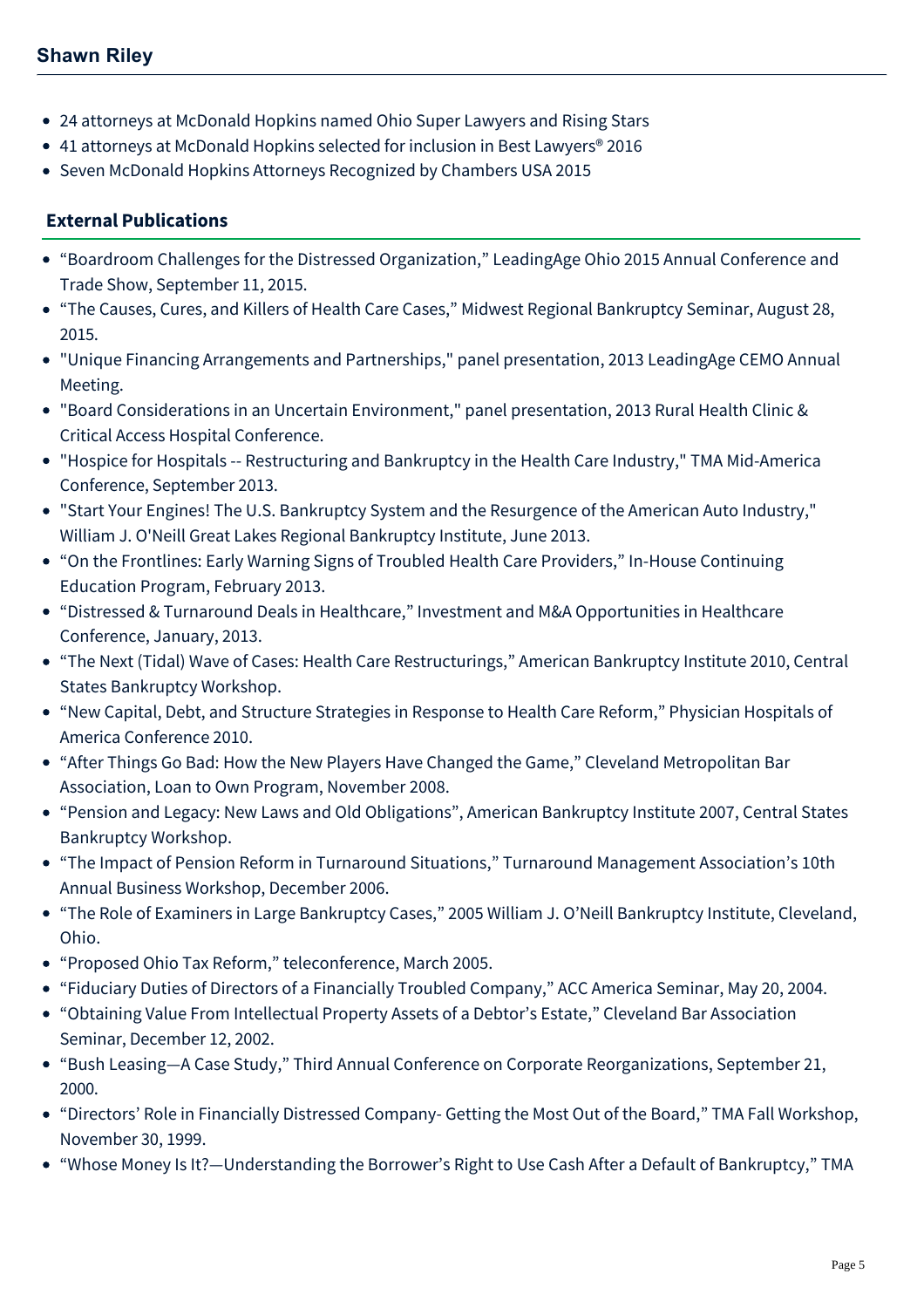# **Shawn Riley**

Fall Workshop, December 1, 1998.

- "Addressing the Problems of the Financially Distressed Small Business," Ohio CLE Institute, September 16, 1998.
- "How a Company in Trouble Should Work with Banks," TMA Fall Workshop, 1997.
- "An Overview of the Federal Bankruptcy Process for Corporate Debtors," July 1995.
- "Basic Concepts in Chapter 11," Cleveland Bar Association Bankruptcy Seminar, October 11, 1995.
- "Business Development and Related Ethical Issues," The Business of Bankruptcy Practice Seminar, November 15, 1995.
- "Sanctions in Bankruptcy Proceedings," Cleveland Bar Association Bankruptcy Seminar, November 5, 1993.
- "Soup to Nuts: Cases Under Section 1129," Cleveland Bar Association Bankruptcy Seminar, November 5, 1992.
- "Commercial Tenant Defaults—Bankruptcy and Insolvency," American Conference Institute, May 8, 1991.
- "Representing Purchasers or Sellers of Bankruptcy Claims," Cleveland Securities Law Institute, March 1, 1991.

## **Events**

[There is No Vaccine for Financial Challenges: Thinking Strategically About Your Post-COVID Future |](https://mcdonaldhopkins.com/Events/2021/There-is-No-Vaccine-for-Financial-Challenges-Think) Wednesday, February 24, 2021

## **Speaking Engagements**

- "How to Heal a Hospital," Midwest Regional Bankruptcy Seminar, August 23, 2017
- "Fuse, Sever and Heal: Issues Impacting Health Care Facilities in Bankruptcy," American Bankruptcy Institute Winter Leadership Conference, December 3, 2016
- "Boardroom Challenges for the Distressed Organization," LeadingAge Ohio 2015 Annual Conference and Trade Show, September 11, 2015.
- "The Causes, Cures, and Killers of Health Care Cases," Midwest Regional Bankruptcy Seminar, August 28, 2015.
- "Unique Financing Arrangements and Partnerships," panel presentation, 2013 LeadingAge CEMO Annual Meeting.
- "Board Considerations in an Uncertain Environment," panel presentation, 2013 Rural Health Clinic & Critical Access Hospital Conference.
- "Hospice for Hospitals -- Restructuring and Bankruptcy in the Health Care Industry," TMA Mid-America Conference, September 2013.
- "Start Your Engines! The U.S. Bankruptcy System and the Resurgence of the American Auto Industry," William J. O'Neill Great Lakes Regional Bankruptcy Institute, June 2013.
- "On the Frontlines: Early Warning Signs of Troubled Health Care Providers," In-House Continuing Education Program, February 2013.
- "Distressed & Turnaround Deals in Healthcare," Investment and M&A Opportunities in Healthcare Conference, January, 2013.
- "The Next (Tidal) Wave of Cases: Health Care Restructurings," American Bankruptcy Institute 2010, Central States Bankruptcy Workshop.